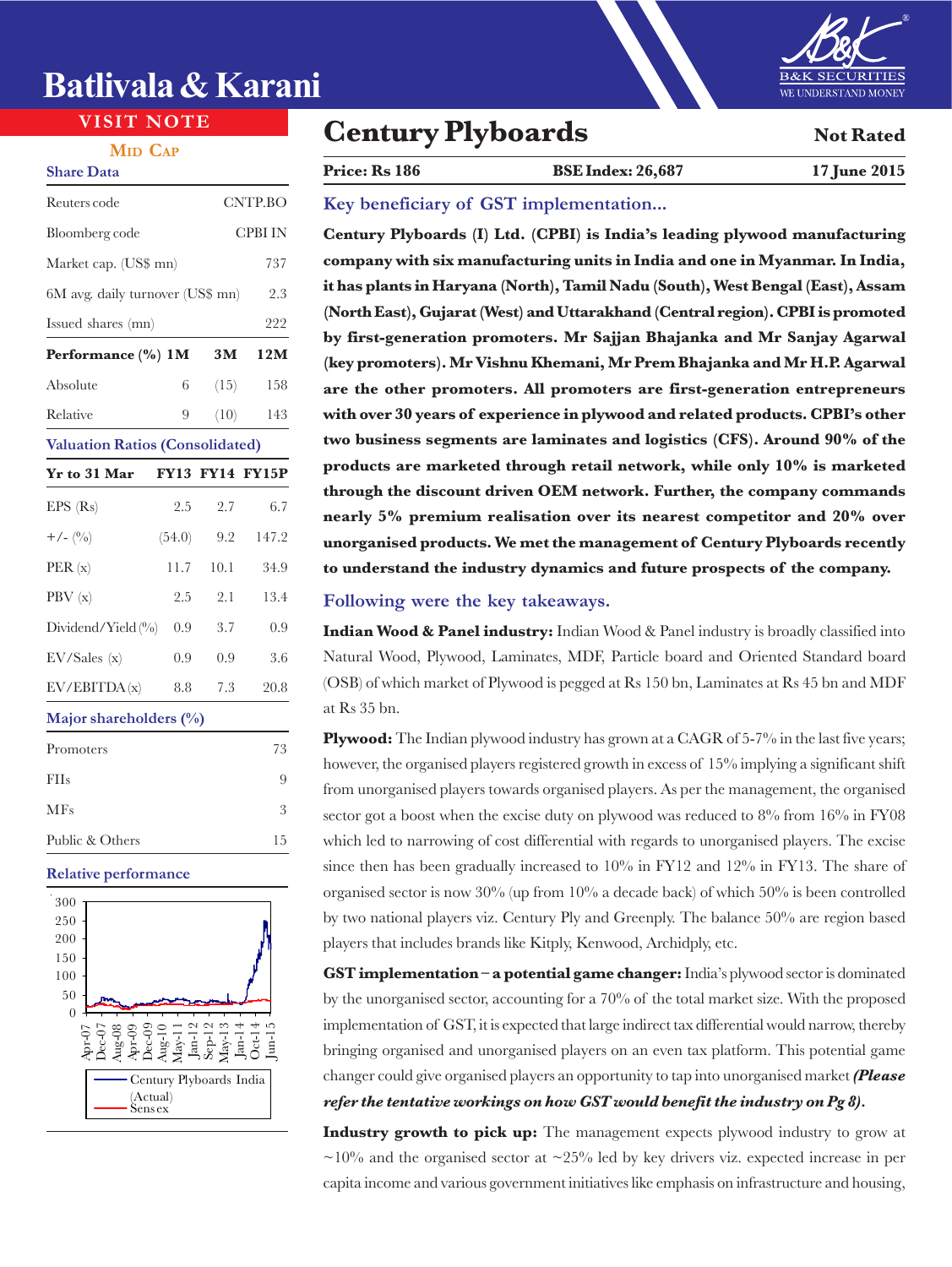proposal of setting up new satellite cities and gradual reduction in home renovation cycle from 15 years to 5 years.

**Laminates:** CPBI is the third largest player in the organised sector  $\sim 60\%$  share) with Greenlam and Merino being the first and second player in the market. The company has doubled its laminates capacity to 4.8 mn sheets in FY14 and is now aiming to increase its market share. It is also planning to increase its SKUs from 700 by adding ~100 SKUs every year.

**Particle board unit:** The company is setting up greenfield particle board unit at its existing site of Chennai unit. Since the particle board is made from timber wastage, saw mill dust, resins, etc., CPBI intends to put use the wastages generated in its Chennai plant and if need be procure from wood based units in the vicinity. The company intends to spend Rs 600 mn in this project over the next one year.

**Capacity expansions to drive growth over next two years:** CPBI has increased its plywood capacity from 0.125 mn CBM to 0.21 mn CBM and doubled its laminates capacity to 4.8 mn sheets in the past two-three years. Apart from capacity expansion, the company is also aggressively ramping up its distribution network and intends to bill 10,000 retailers by end of 2015 as against 8,500 currently and increase distributor count to 150 by 2015 as against 127 for Decorative LOB. The management remains confident of registering 25%+ growth in sales for the next two years.

**Raw material linkage is critical:** Manufacturing of plywood involves three main raw materials viz. Face Veneer ( $\sim$ 10% of volume and  $\sim$ 31% of raw material cost), Core Veneer ( $\sim80\%$  of volume and  $\sim54\%$  of raw material cost) and Chemicals ( $\sim10\%$  of volume and  $\sim$ 15% of raw material cost). Both the Veneer are derived from the tree's trunk, the only difference is the thickness of Veneer. While Face Veneer is very thin (0.4 mm), the core veneer is relatively thicker. Though there is no hassle in procuring Core Veneer, availability of Face Veneer is critical for plywood manufacturer. Face veneer is obtained from Natural timber (life of over 50 years), procurement of which is curtailed by various governments. Myanmar remains the key sourcing destination; however, in FY14 Myanmar government had banned the export of raw timber. CPBI remained unaffected by this ban as the ban was not applicable to processed timber. CPBI had a plant in Myanmar through which it process raw timber into veneer and exported to its facilities in India. This proved to be major advantage in FY15 for CPBI, however, recently even Greenply has also commissioned its facility in Myanmar (through JV) thereby diluting CPBI's advantage a bit.

Core Veneer is obtained from general timber and does not have any regulations imposed by the governments. It remains a short cycle cash crop for the farmer as the timber can be grown in 3.5-4.0 years.

**Lookout for alternative sources continues:** In order to have a sustainable long-term availability of Face Veneer, the company is setting up a timber peeling plant through JV in Laos. In the meanwhile it has entered into a tie up with a local saw mill in Laos and has provided them the technical expertise and machinery on lease. The company intends to spend  $\sim$ Rs 600 mn in this facility over the next one year. Additionally, the company is also exploring new sourcing destination in Papua New Guinea and the Solomon Islands to procure face veneer.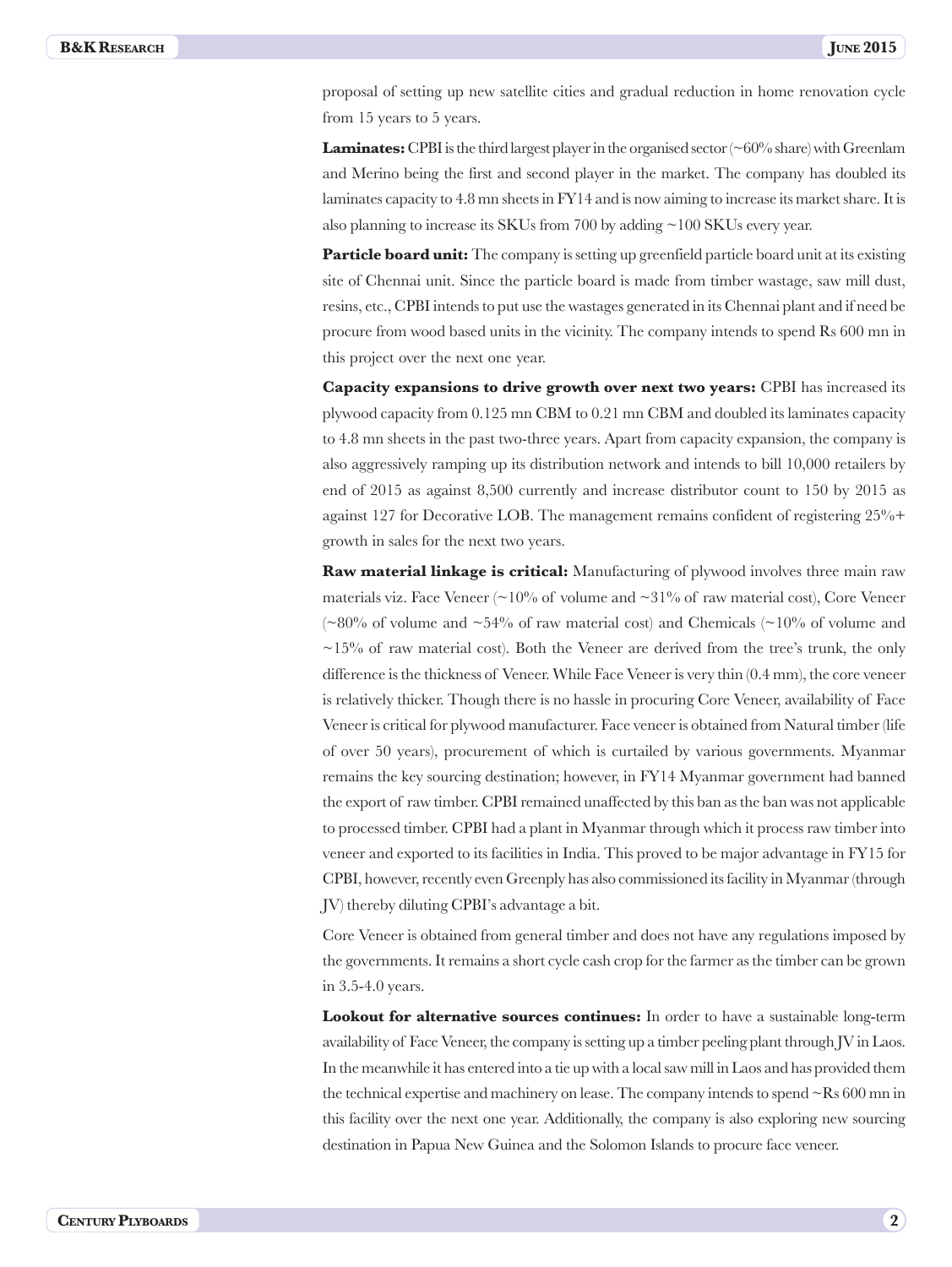**Entry in MDF business:** The company intends to test the market and therefore has cautiously entered the MDF segment on outsource model (importing from Vietnam). The management remained cautious of high capital intense nature of the business (as per them it is not even 1:1); however, in the long run the management opined that they would evaluate economic viability of setting up MDF unit at appropriate time.

**Modular kitchen segment:** CPBI is exploring new business opportunities, mainly modular kitchen with aim of forward integration. The company has entered into contract manufacturing and franchise marketing through which it intends to use its own plywood and laminates and outsource the manufacturing.

**Tax rate to remain low:** Tax rate for the company has been low at  $\sim$  16.5% in FY15. The management indicated that the tax rate would continue to remain low as the company enjoys benefits (both excise + tax holidays) for couple of its units.

### **Outlook and valuation**

Currently we do not have rating on the company; however, we remain optimistic on the company's financial performance over the next two-three years. At the current market price of Rs 186, CPBI is trading 20x FY16E consensus EPS of Rs 9.2 and 15x FY17E consensus EPS of Rs 12.5.





Source: B&K Research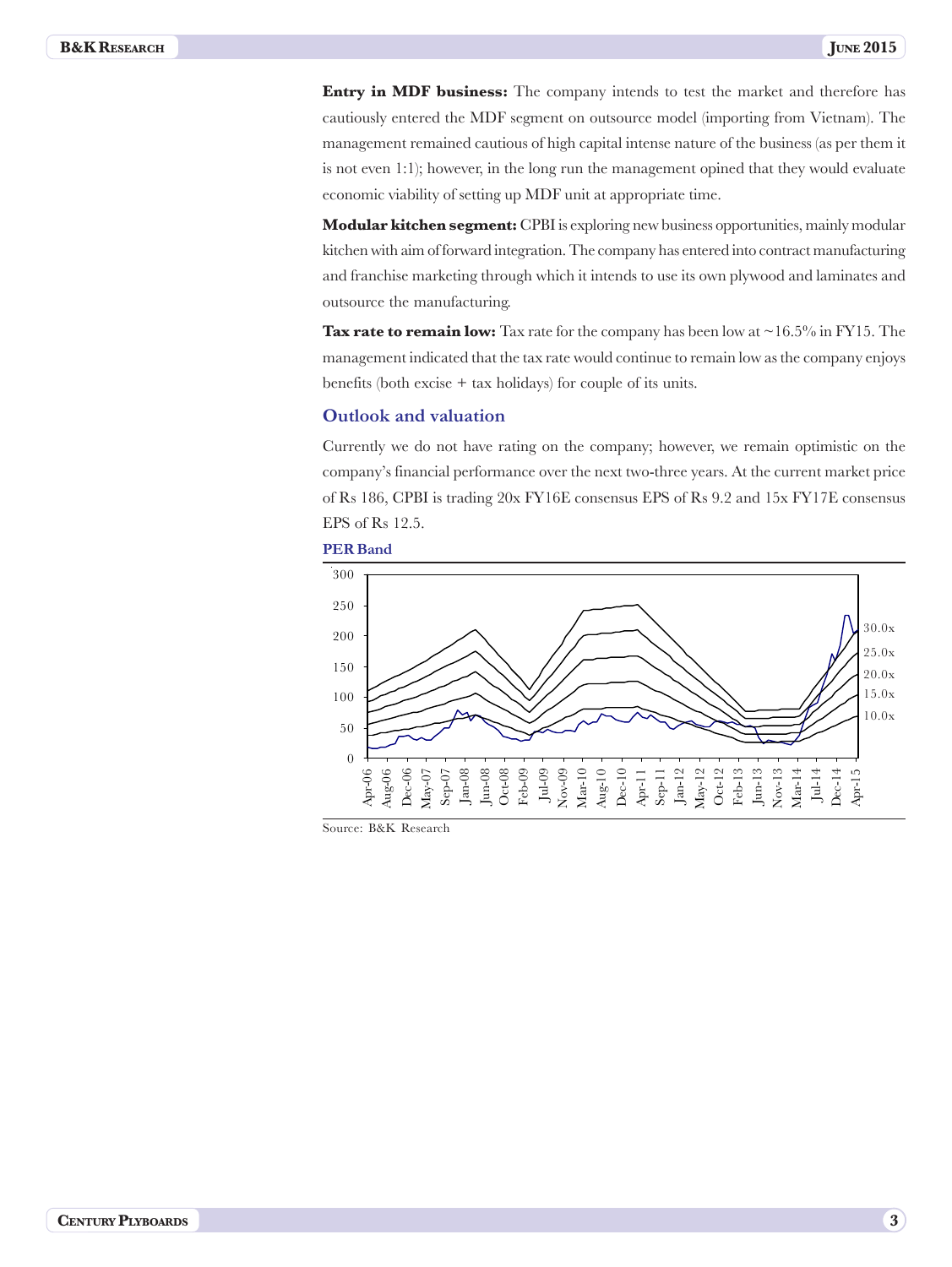### **Company background**

Century Plyboards (I) Ltd. is the largest seller of plywood and decorative veneers in the Indian organised plywood market, catering to both residential as well as commercial consumers with a range of products that are attractive, durable and safe. As the pioneers in Borer proof plywood and Boiling Water Resistant (BWR) Decorative Veneers and Laminates in India, the company has successfully created a niche in the highly competitive lifestyle segment. From flexible plywoods that offer a unique blend of form and functionality to specially treated, Fire Retardant plywoods that find use in a myriad of construction purposes, CPBI has the right products to target different building needs.

#### **Promoters**

#### **Mr Sajjan Bhajanka (Executive Chairman)**

He is a graduate with 45 years of industry experience and is responsible for the overall strategic direction and Production and Finance. He is currently President of Federation of Indian Plywood and Panel Industry & All India Veneer manufactures association. He holds 26.71% of total shareholding in the company.

#### **Mr Sanjay Agarwal (CEO & Managing Director)**

He is a graduate with 30 years of industry experience and is responsible for sales marketing, IT and HR. He has successfully created 'Century Ply' brand. He holds 26.54% of total shareholding in the company.

#### **Mr Vishnu Khemani (Managing Director)**

He is a graduate with 30 years of industry experience and is responsible for timber procurement and heads South India operations of plywood. He holds 8.59% of total shareholding in the company.

#### **Mr Prem Bhajanka (Managing Director)**

He is a graduate with 30 years of industry experience and is responsible for timber procurement and operations of four units including Myanmar. He holds 6.24% of total shareholding in the company.

#### **Mr Hari Prasad Agarwal (Vice Chairman)**

He is a graduate with 48 years of administrative experience and is responsible for general administration of the company. He holds 6.38% of total shareholding in the company.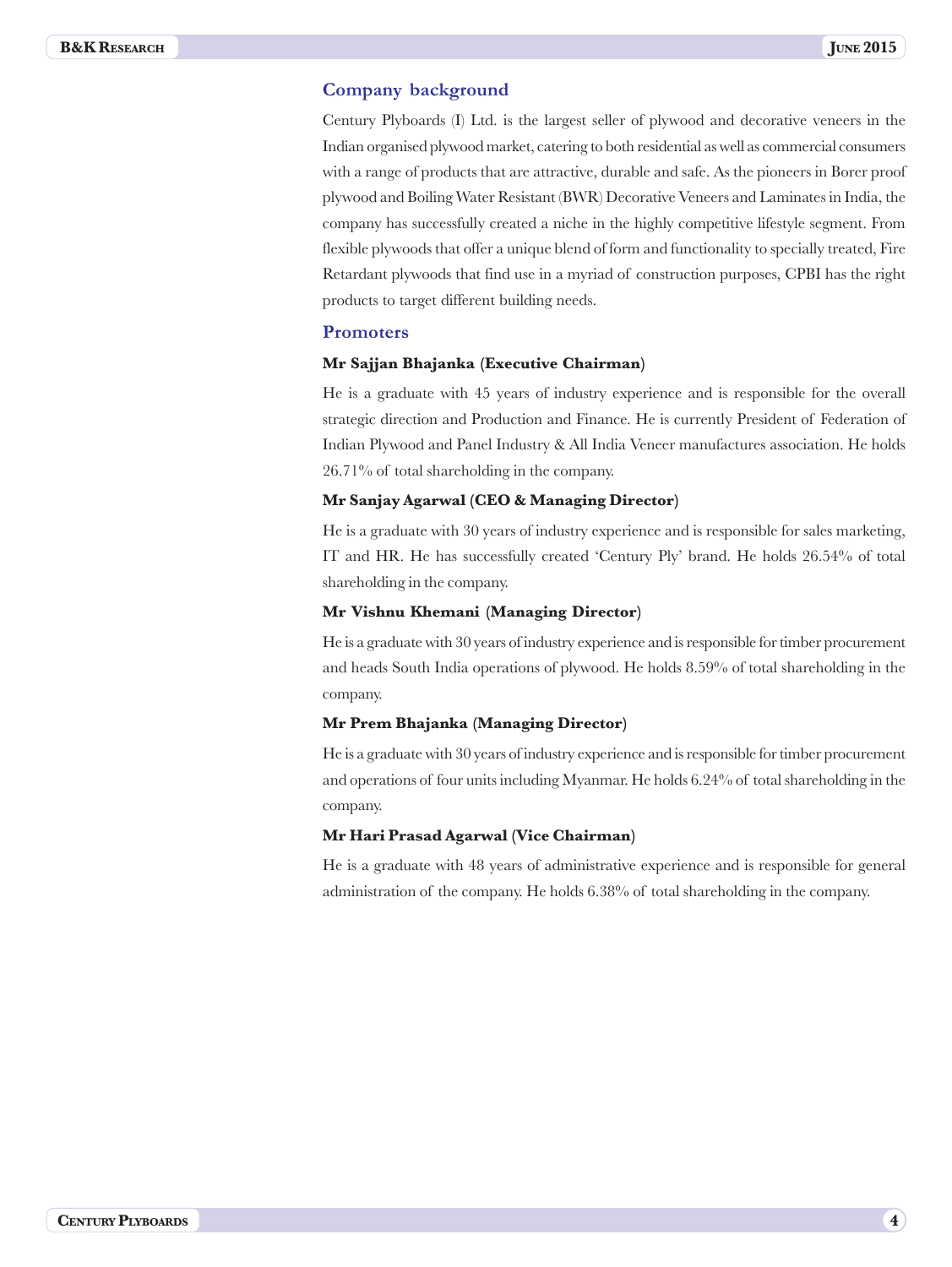

Source: Company, B&K Research

Mother plant at Bishnupur near Joka, Kolkata is spread over 6.6 acre housing production complex which rolls out high grade ply, mainly from imported timber and logs.

The production facilities include a range of state-of-the-art equipment for cutting, shaving, splicing, polishing and chemical treatment as well as for research and development. Commercial, Marine, Concrete Shuttering and Decorative Plywood are all produced at the plant

#### **Manufacturing units**

| <b>Manufacturing Units</b>          |                         |  |  |  |
|-------------------------------------|-------------------------|--|--|--|
| $P*$                                | 6                       |  |  |  |
| Ply Myanmar#                        | 1                       |  |  |  |
| Laminates                           | 1                       |  |  |  |
| <b>CFS</b>                          | $\overline{\mathbf{z}}$ |  |  |  |
| *Includes one subsidiary (51%) unit |                         |  |  |  |

# Ply Myanmar is 100% subsidiary

Source: Company, B&K Research

#### **Branches**



outlets etc.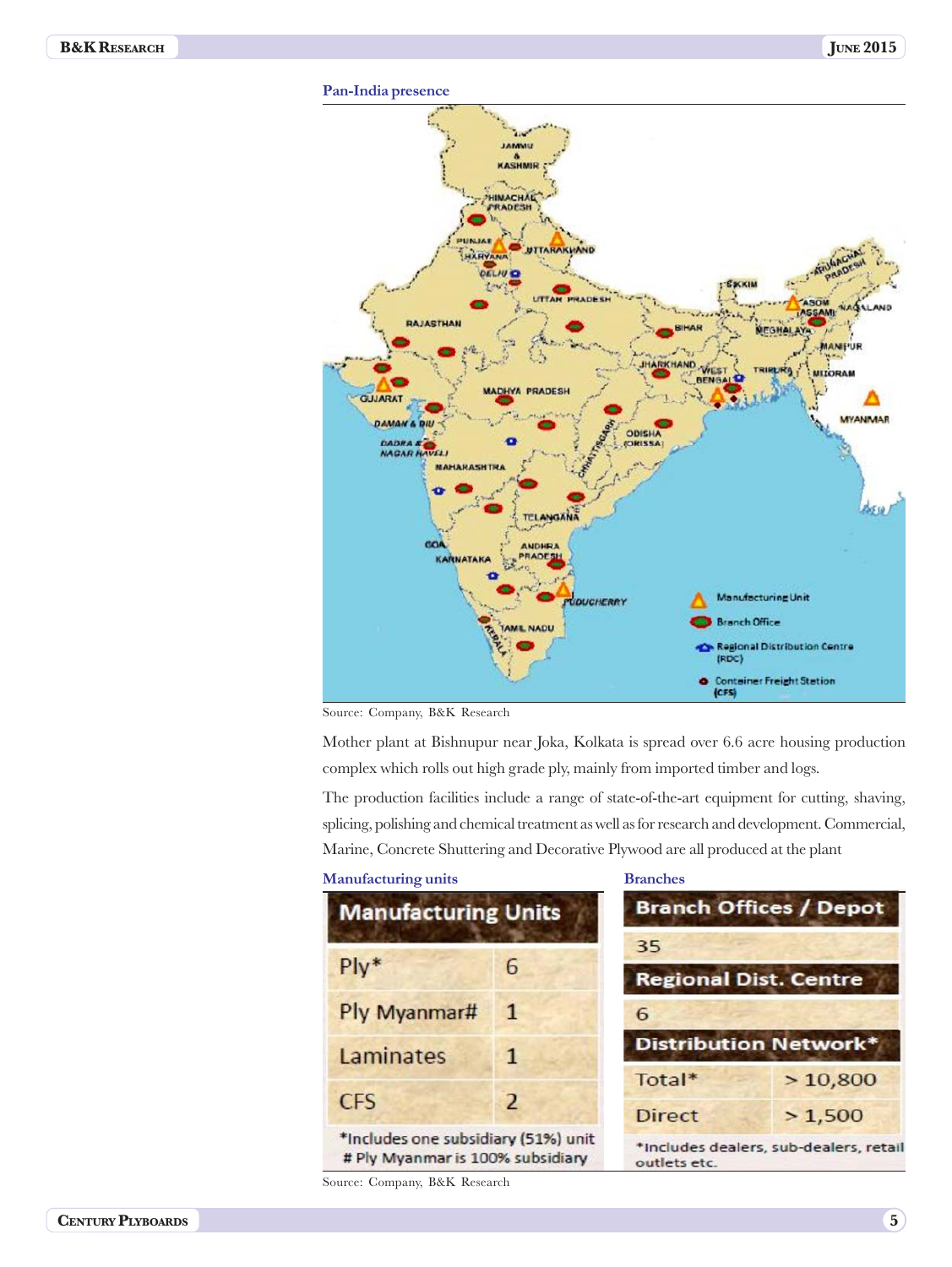|                                                              |                                                                     | <b>Capacities</b>                                            |                                  |                                                            |                       |
|--------------------------------------------------------------|---------------------------------------------------------------------|--------------------------------------------------------------|----------------------------------|------------------------------------------------------------|-----------------------|
|                                                              |                                                                     | Plywood capacity                                             |                                  | 2,10,000                                                   | CBM                   |
|                                                              |                                                                     | Laminates                                                    |                                  | 4.8                                                        | mn sheets             |
|                                                              |                                                                     | Key brands                                                   |                                  |                                                            |                       |
| <b>Century Ply</b>                                           |                                                                     |                                                              | <b>Century Laminates</b>         |                                                            |                       |
|                                                              | <b>CENTURYPL</b><br>sab sahe mast rahe                              |                                                              |                                  | <b>CENTURYLAMINATES</b><br>my design. my style.            |                       |
| <b>CENTURY PLF</b><br>PL TWOOD                               | <b>CONTINERIALS</b><br>ARCHITECT                                    | <b>GENERATIVE</b><br><b>MARINE</b><br>PE FWDDG               | <b>ATTENT</b>                    |                                                            |                       |
|                                                              | <b>CONTRACTOR</b><br><b>ELASTO</b><br>PLYMODS                       | <b>CENTRATIVE</b><br>710+<br><b><i>INF MARKE PCYMODS</i></b> |                                  | LAMINATES                                                  | LAMINATES             |
| Sha                                                          |                                                                     | <b>CENTRATALY</b><br>PLYW00                                  | <b>LAMINATES</b>                 | <b>CENTURY LAMINATES</b>                                   | EDGE<br><b>BANDER</b> |
|                                                              | technopin                                                           | <b>CIRCUITY</b>                                              | <b>PANEL</b>                     | ۰<br><b>CENTURY AMERICA</b><br><b>LINER</b>                |                       |
| Source: Company, B&K Research<br><b>Century Block Boards</b> |                                                                     |                                                              | <b>Century Veneers</b>           |                                                            |                       |
|                                                              | W<br><b>CENTURYPLY</b><br><b>BLOCK BOARDS</b>                       |                                                              |                                  | <b>CENTURYVENEERS</b><br>Gifted by nature, Crafted by man. |                       |
|                                                              | <b>DENTISYPET</b><br><b>CLUB PRIME</b><br><b><i>BLOCKHOARDS</i></b> | <b>CENTURYPLY</b><br>710+<br><b>BLOCK BOARDS</b>             | ۰<br><b>CENTURY VENEERS</b>      | <b>CANNON</b><br>senzurastyles                             | <b>CENTURYVENEERS</b> |
| <b>CENTURYPLY</b><br><b>MAXIMA</b><br>BLOCKBOARD             |                                                                     | technopine                                                   | <b>VENEERS</b>                   | <b>VENEERS</b>                                             | <b>VENEERS</b>        |
|                                                              | autonom                                                             |                                                              | <b>CENTURYPLY</b><br><b>TEAK</b> |                                                            |                       |

Source: Company, B&K Research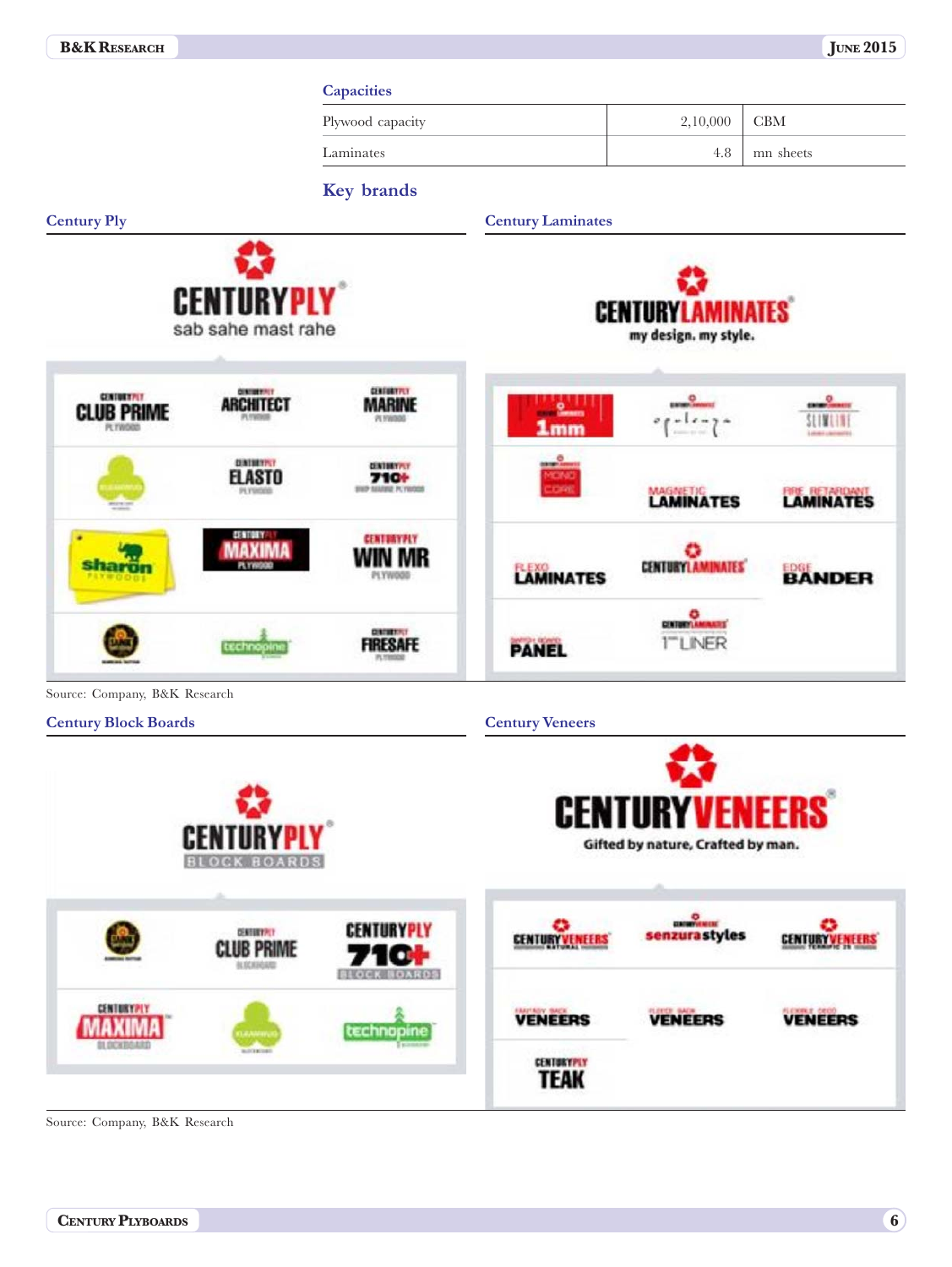

Source: Company, B&K Research

**FY15 performance**



Source: Company, B&K Research

Plywood segment registered growth of 19.3% in FY15 to Rs 11.5 bn led by 6% volume growth and 13% realisation growth. EBITDA witnessed robust growth of 70.6% to Rs 2.06 bn. EBITDA margin improved by 540 bps to 17.9%. Laminates registered growth of 23.5% in FY15 to Rs 2.99 bn led by 11% growth and 12% realisation growth. EBITDA witnessed robust growth of  $91.0\%$  to Rs 363.3 m. EBITDA margin improved by 430 bps to 12.1%.



#### **Gaining market share...**

Source: Company, B&K Research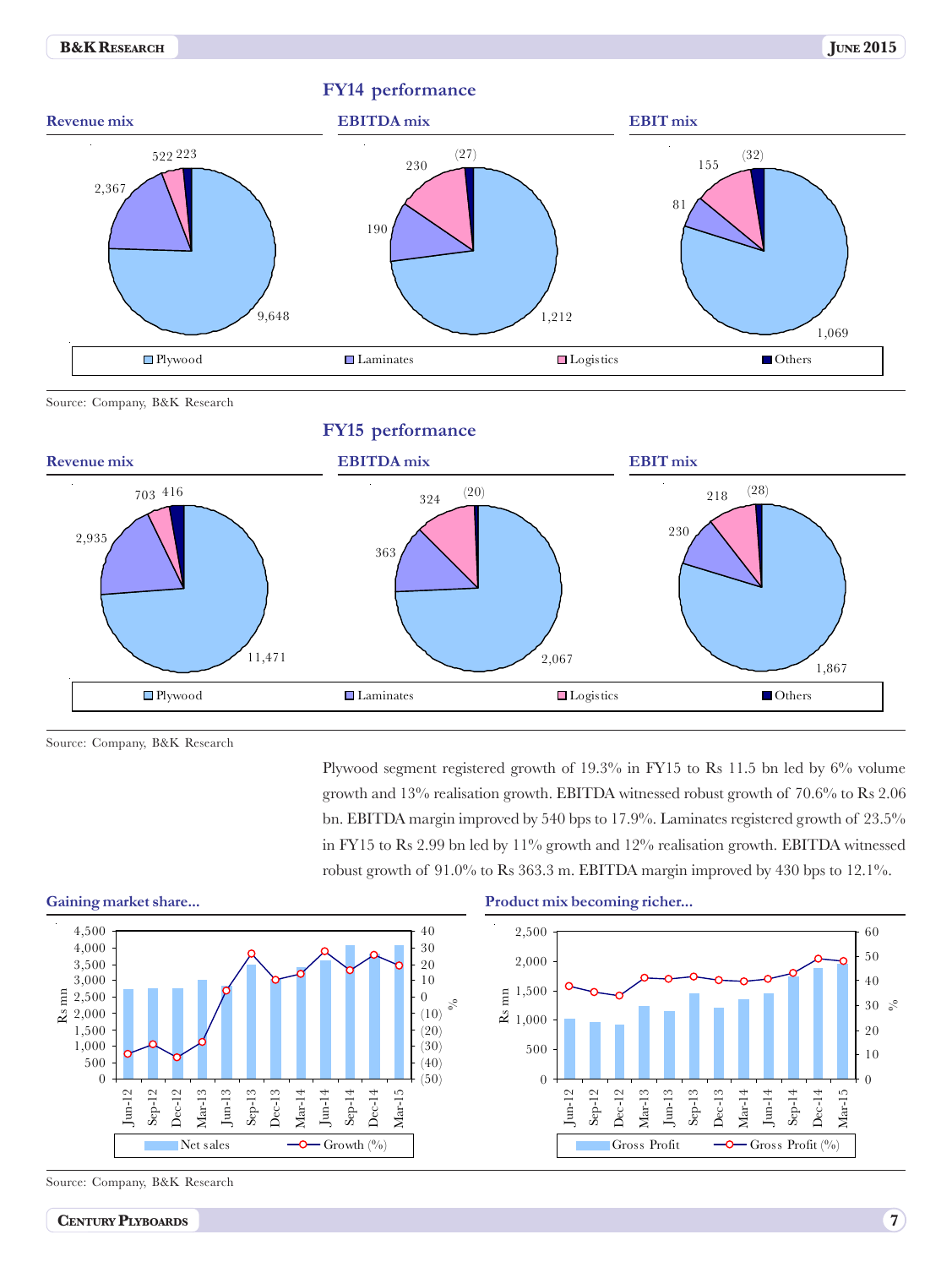#### **B&K R**ESEARCH **JUNE 2015**



Source: Company, B&K Research





**Resulting into healthy profits...**



#### **Segmental EBIT**



Source: Company, B&K Research

#### **GST a potential game changer**

|                                                        |                          | <b>Particulars</b>      | Current(Rs) |              | <b>Particulars</b>     | Post GST |
|--------------------------------------------------------|--------------------------|-------------------------|-------------|--------------|------------------------|----------|
|                                                        | Manufacturer *Base price |                         | 100.00      | Manufacturer | *Base price            | 100.00   |
|                                                        |                          | *Excise Duty $@$ 12.36% | 12.36       |              | *GST @ $24\%$          | 24.00    |
|                                                        |                          | $Base + Exercise$       | 112.36      |              | Total                  | 124.00   |
| Simultaneously, small                                  |                          | *VAT @ $12.5\%$         | 14.05       |              |                        |          |
| manufacturers who escape<br>from the excise net by     |                          | Total                   | 126.41      |              |                        |          |
| maintaining a turnover below                           | Dealer                   | $Base + Exercise$       | 112.36      | Dealer       | Base price             | 100.00   |
| Rs 15.0 mn per annum will<br>now come into the GST net |                          | $*+10\%$ Margin         | 11.24       |              | $*+10\%$ Margin        | 10.00    |
| since their turnover will                              |                          | Total                   | 123.60      |              | Total                  | 110.00   |
| exceed the GST limit of Rs 1-2                         |                          | *VAT @12.5%             | 15.45       |              | *GST @ $24\%$          | 26.4     |
| mn per annum                                           |                          | Total                   | 139.05      |              | Total                  | 136.40   |
|                                                        |                          | Less: Input credit      | 14.05       |              | Less: GST input credit | 24.00    |
|                                                        |                          | Final price             | 125.00      |              | Final price            | 112.40   |

**Note:** Under proposed GST regime, dealer cost of purchases from organised player reduces from Rs 125 to Rs 112.4 (~10%), which will help to improve the competitiveness of the organised players. \*Assumptions.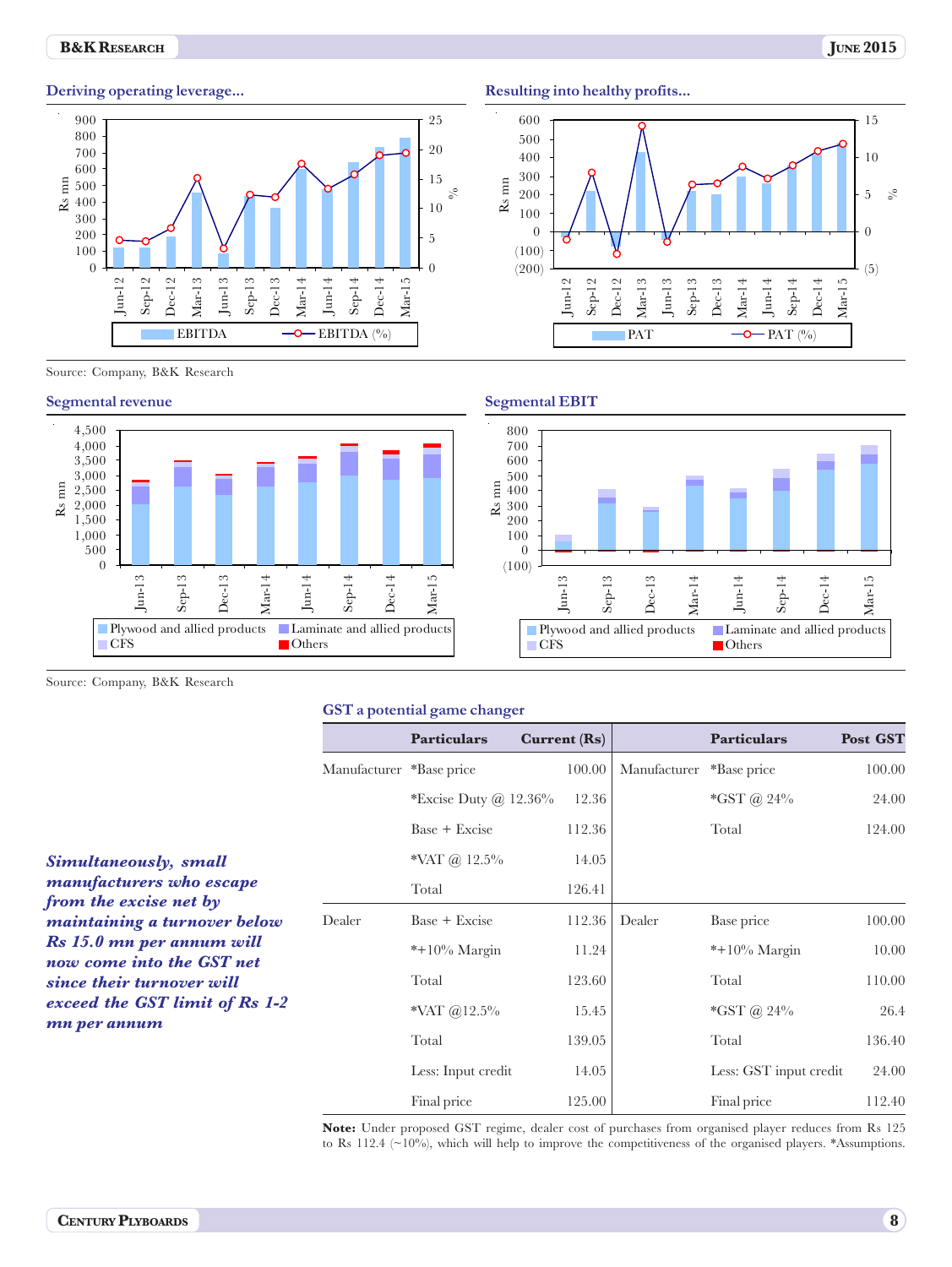#### **Industry**

Indian Wood & Panel industry is broadly classified into Natural Wood, Plywood, Laminates, MDF, Particle board and Oriented Standard board (OSB) of which market of Plywood is pegged at Rs 150 bn, Laminates at Rs 45 bn and MDF at Rs 35 bn. The plywood industry is dominated by the unorganized sector, accounting for a 70% of the total market size.



Source: Company, B&K Research

 $\sim$ 70% of the demand is from the residential while remaining 30% is from commercial. Bulk of the demand i.e.  $\sim 85\%$  is from the new demand, while  $\sim 15\%$  is replacement in nature.



Source: Company, B&K Research

The share of organised sector is now  $30\%$  (up from 10% a decade back) of which 50% is been controlled by two national players viz. Century Ply and Greenply. The balance 50% are region-based players that includes brands like Kitply, Kenwood, Archidply, etc.



Source: Company, B&K Research

Manufacturing of plywood involves three main raw materials viz. Face Veneer  $\sim 10\%$  of volume and  $\sim$ 31% of raw material cost), Core Veneer ( $\sim$ 80% of volume and  $\sim$ 54% of raw material cost) and Chemicals ( $\sim$ 10% of volume and  $\sim$ 15% of raw material cost).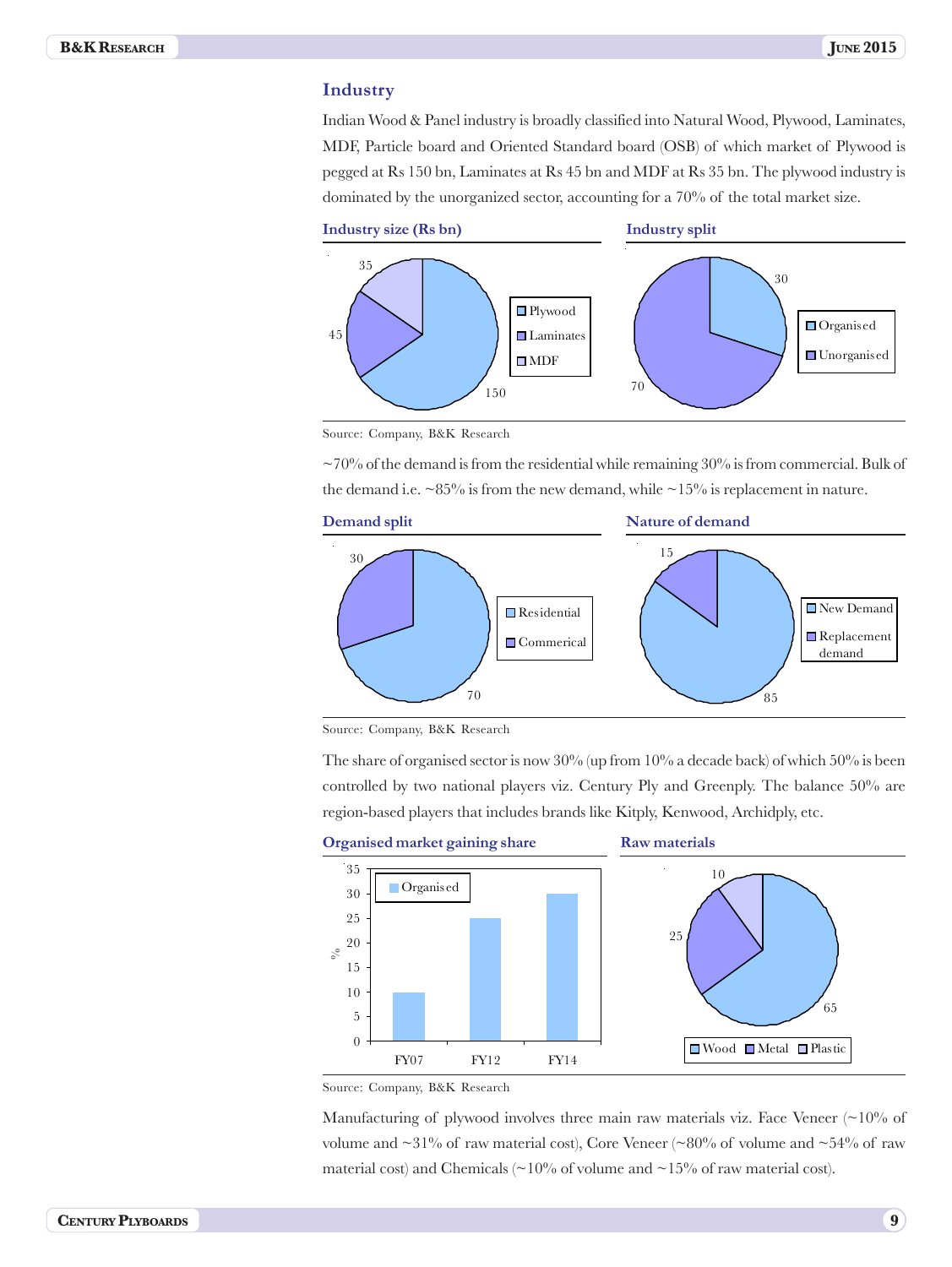# **B&K RESEARCH JUNE 2015**

| <b>Income Statement (Consolidated)</b>         |                |           |           |           |  |
|------------------------------------------------|----------------|-----------|-----------|-----------|--|
| Period end (Rs mn) Mar 12 Mar 13 Mar 14 Mar 15 |                |           |           |           |  |
| <b>Net sales</b>                               | 16,674         | 11,816    | 13,362    | 15,727    |  |
| Growth $(%$                                    | 22.6           | (29.1)    | 13.1      | 17.7      |  |
| Operating expenses                             | (13,821)       | (10, 583) | (11, 894) | (13, 181) |  |
| <b>Operating profit</b>                        | 2,853          | 1,234     | 1,467     | 2,546     |  |
| Other operating income                         | $\overline{0}$ | $\Omega$  | 115       | 157       |  |
| <b>EBITDA</b>                                  | 2,853          | 1,234     | 1,582     | 2,703     |  |
| Growth $(\%)$                                  | 14.4           | (56.8)    | 28.3      | 70.8      |  |
| Depreciation                                   | (556)          | (280)     | (387)     | (485)     |  |
| Other income                                   | 50             | 72        | 37        | 33        |  |
| <b>EBIT</b>                                    | 2,347          | 1,026     | 1,232     | 2,251     |  |
| Finance cost                                   | (585)          | (404)     | (603)     | (456)     |  |
| Exceptional & extraordinary                    | (206)          | $\theta$  | $\Omega$  | $\theta$  |  |
| Profit before tax                              | 1,555          | 622       | 629       | 1,796     |  |
| Tax (current + deferred)                       | (58)           | (46)      | 5         | (296)     |  |
| $P/(L)$ for the period                         | 1,498          | 577       | 633       | 1,500     |  |
| P/L of Associates, Min Int,<br>Pref Div        | (270)          | (25)      | (31)      | (10)      |  |
| Reported Profit/(Loss)                         | 1,228          | 552       | 603       | 1,490     |  |
| Adjusted net profit                            | 1,228          | 552       | 603       | 1,490     |  |
| Growth $(\%)$                                  | (20.6)         | (55.0)    | 9.2       | 147.2     |  |

| <b>Balance Sheet (Consolidated)</b>             |        |       |        |                |  |
|-------------------------------------------------|--------|-------|--------|----------------|--|
| Period end (Rs mn) Mar 12 Mar 13 Mar 14 Mar 15P |        |       |        |                |  |
| Share capital                                   | 228    | 223   | 223    | 223            |  |
| Reserves & surplus                              | 7,038  | 2,336 | 2,708  | 3,671          |  |
| <b>Shareholders' funds</b>                      | 7,266  | 2,558 | 2,931  | 3,894          |  |
| Minority Int, Share Appl,<br>Pref Capital       | 1,794  | 86    | 114    | 55             |  |
| <b>Non-current liabilities</b>                  | 6,650  | 2,193 | 1,799  | 850            |  |
| Long-term borrowings                            | 6,209  | 2,148 | 1,777  | 814            |  |
| Other long term liab, Prov, DTL                 | 441    | 45    | 23     | 36             |  |
| <b>Current liabilities</b>                      | 6,163  | 4,521 | 5,395  | 5,876          |  |
| Short-term borrowings,<br>curr maturity         | 4,273  | 3,285 | 4,032  | 3,863          |  |
| Other current liab + provi                      | 1,890  | 1,235 | 1,363  | 2,013          |  |
| Total (equity and liab.)                        | 21,873 | 9,358 | 10,239 | 10,675         |  |
| <b>Non-current assets</b>                       | 12,839 | 3,794 | 4,075  | 3,507          |  |
| Fixed assets (net block)                        | 11,755 | 3,195 | 3,404  | 2,782          |  |
| Non-current investments                         | 88     | 77    | 31     | $\overline{4}$ |  |
| Long-term loans and advances                    | 960    | 501   | 603    | 625            |  |
| Other non-current assets,<br>DTA, Goodwill      | 35     | 22    | 37     | 96             |  |
| <b>Current assets</b>                           | 9,034  | 5,564 | 6,165  | 7,168          |  |
| Cash & current investment                       | 685    | 1,020 | 387    | 374            |  |
| Other current assets                            | 8,349  | 4,544 | 5,778  | 6,794          |  |
| Total (assets)                                  | 21,873 | 9,358 | 10,239 | 10,675         |  |
| Total debt                                      | 10,482 | 5,434 | 5,808  | 4,677          |  |
| Capital employed                                | 19,983 | 8,123 | 8,876  | 8,662          |  |

| <b>JUNE 2015</b> |  |
|------------------|--|
|------------------|--|

| <b>Cash Flow Statement (Consolidated)</b>       |          |           |          |          |  |
|-------------------------------------------------|----------|-----------|----------|----------|--|
| Period end (Rs mn) Mar 12 Mar 13 Mar 14 Mar 15P |          |           |          |          |  |
| Profit before tax                               | 1,555    | 622       | 629      | 1,796    |  |
| Depreciation                                    | (556)    | (280)     | (387)    | (485)    |  |
| Change in working capital $(1,360)$             |          | 3,586     | (1,207)  | (388)    |  |
| Total tax paid                                  | (64)     | (21)      | (28)     | (352)    |  |
| Others                                          | (333)    | 4,176     | (281)    | 168      |  |
| <b>Cash flow from oper.</b> (a)                 | 1,222    | 4,799     | 347      | 1,964    |  |
| Capital expenditure                             | (5,076)  | 8,280     | (596)    | 137      |  |
| Change in investments                           | (32)     | 12        | 45       | 27       |  |
| Others                                          | 59       | 87        | 31       | 33       |  |
| <b>Cash flow from inv.</b> (b)                  | (5, 049) | 8,379     | (520)    | 198      |  |
| Free cash flow $(a+b)$                          | (3,827)  | 13,177    | (173)    | 2,161    |  |
| Equity raised/(repaid)                          | $\theta$ | (5)       | $\theta$ | $\Omega$ |  |
| Debt raised/(repaid)                            | 4,818    | (5,048)   | 375      | (1, 131) |  |
| Dividend (incl. tax)                            | (1)      | (63)      | (252)    | (513)    |  |
| Others                                          | (669)    | (7, 726)  | (582)    | (530)    |  |
| <b>Cash flow from fin.</b> (c)                  | 4,148    | (12, 842) | (460)    | (2, 174) |  |
| Net chg in cash $(a+b+c)$                       | 321      | 335       | (633)    | (13)     |  |

# **Key Ratios (Consolidated)**

| Period end $(\% )$      | <b>Mar 12</b> |        |       | Mar 13 Mar 14 Mar 15P |
|-------------------------|---------------|--------|-------|-----------------------|
| Adjusted EPS (Rs)       | 5.4           | 2.5    | 2.7   | 6.7                   |
| Growth                  | (20.6)        | (54.0) | 9.2   | 147.2                 |
| $CEPS$ $(Rs)$           | 7.8           | 3.7    | 4.4   | 8.9                   |
| Book NAV/share (Rs)     | 31.9          | 11.4   | 13.1  | 17.4                  |
| Dividend/share (Rs)     | 0.0           | 0.2    | 1.0   | 2.0                   |
| Dividend payout ratio   | 0.0           | 11.8   | 41.8  | 34.4                  |
| EBITDA margin           | 17.1          | 10.4   | 11.7  | 17.0                  |
| EBIT margin             | 14.1          | 8.7    | 9.2   | 14.3                  |
| <b>Tax Rate</b>         | 3.7           | 7.4    | (0.7) | 16.5                  |
| RoCE                    | 13.9          | 7.3    | 14.5  | 25.7                  |
| Total debt/Equity $(x)$ | 0.1           | 0.9    | 0.1   | 0.4                   |
| Net debt/Equity (x)     | 1.2           | 2.1    | 1.9   | 1.2                   |
| Du Pont Analysis - ROE  |               |        |       |                       |
| Net margin              | 7.4           | 4.7    | 4.5   | 9.5                   |
| Asset turnover $(x)$    | 0.9           | 0.8    | 1.4   | 1.5                   |
| Leverage factor $(x)$   | 2.8           | 3.2    | 3.6   | 3.1                   |
| Return on equity        | 18.2          | 11.3   | 22.1  | 43.9                  |

# **Valuations (Consolidated)**

| Period end $(x)$                 | <b>Mar 12</b> | <b>Mar 13 Mar 14 Mar 15P</b> |      |      |
|----------------------------------|---------------|------------------------------|------|------|
| <b>PER</b>                       | 5.9           | 11.7                         | 10.1 | 34.9 |
| PCE                              | 4.0           | 7.8                          | 6.1  | 26.3 |
| Price/Book                       | 1.0           | 2.5                          | 2.1  | 13.4 |
| Yield $\left(\frac{0}{0}\right)$ | 0.0           | 0.9                          | 3.7  | 0.9  |
| EV/EBITDA                        | 6.0           | 8.8                          | 7.3  | 20.8 |